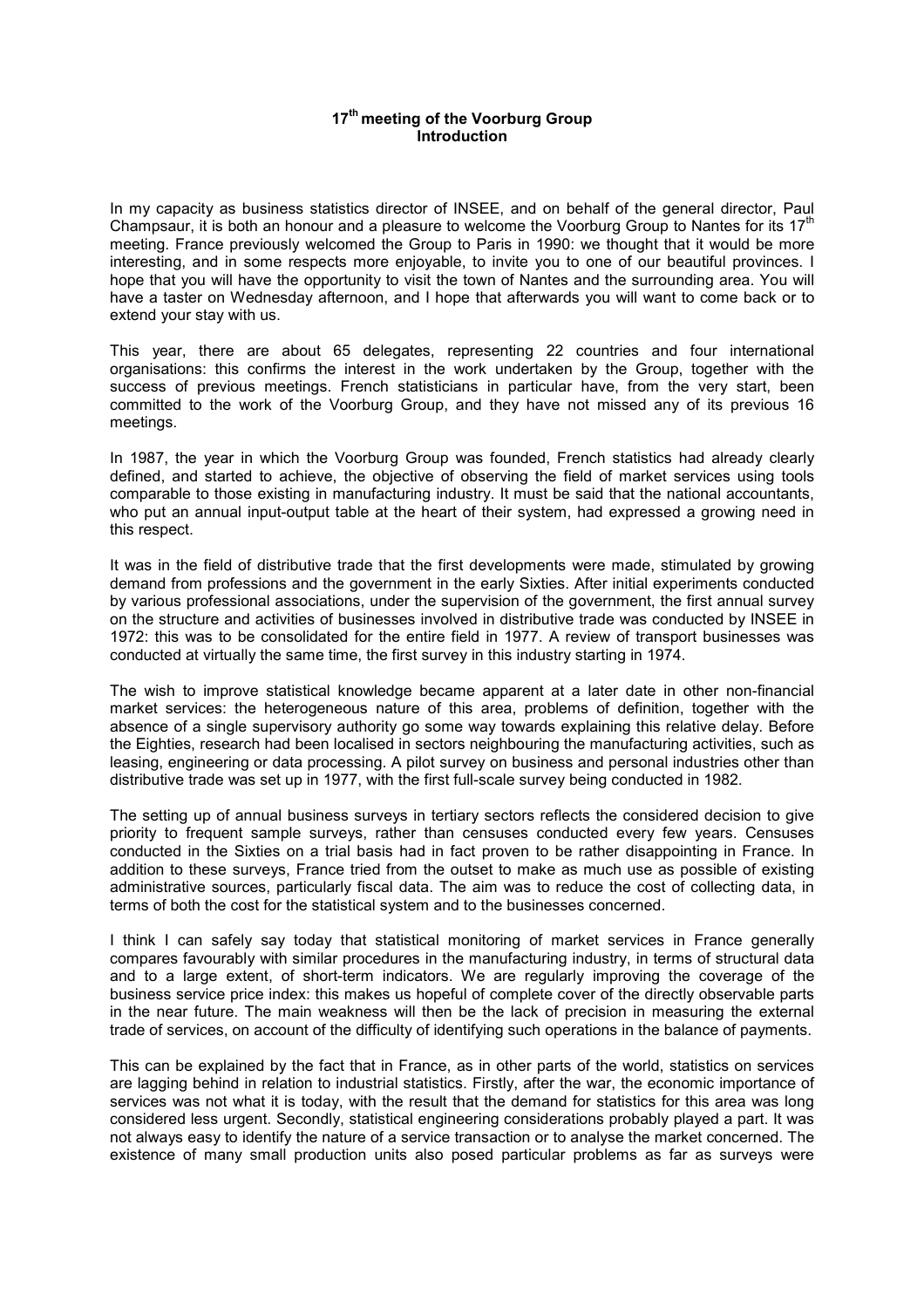concerned. Today, these difficulties have largely been overcome, with the result that the same statistical tools can increasingly be used, at least in principle, for all business sectors.

Does this mean to say that an international group of service statisticians will no longer be required once statistics in the tertiary sector are considered to have reached the same level as statistics in other economic sectors? Should this day ever arrive, I personally consider it to be some way off, whilst services are full of specific problems, offering scope for reflection for some time to come: I would like to mention in particular the measurement of intangibles, or the monitoring of customized provision of service. Finally, the first concern of the Voorburg Group, which was the co-ordinated development of service statistics on an international level, is still very much an issue. Moreover, attention must be paid to the integration of problems relating specifically to developing countries, and to the inclusion of their statisticians and economists in the Group's work.

To be more precise, we have only to look at the different themes for the Group's work programme, in particular the subjects dealt with at this year's meeting, to confirm the strategic importance of operations already in hand.

As far as the prices of business services are concerned, first and foremost, the work conducted within the Voorburg Group is, in my opinion, exemplary in many respects. A systemic comparison of methods used in various countries allows an in-depth evaluation of the problems facing all specialists in this field, together with the production of a valuable body of methodological documents available to anyone who wishes to consult them. The fact that work is still in the developmental - or even experimental stage in most countries undoubtedly explains why the method is particularly appropriate. In any event, the Voorburg Group must be given credit for this particularly useful contribution to work on price indices.

On a very different subject, namely that of the information society, practical experiences have also been exchanged, in particular through the use of survey questionnaires. But reflection on this area is supposed to be more ambitious, relating more generally to the "knowledge-based economy". The range of topics is then vast, and its contours also more fluid. As a result, this area is very rich, and the Voorburg Group is the forum in which it should be debated. The subject of the information society indeed is a part of the field of expertise of service statisticians, because it affects to some extent the measurement of intangibles: as a result, it is closely linked to service statistics problematics.

In fact, as far as statistical work is concerned, the information society is perhaps considered too frequently in conjunction with information technology. Of course, certain service activities (data processing and telecommunications) are at the heart of the Internet revolution. And it is probably, of all ICT-linked activities, these service activities that have changed the most in recent years: their development has been far more spectacular than that of the manufacturing of the equipment itself.

But it could also be said that data processing and telecommunications respond to an economic model that brings them far closer to certain industrial activities than many other service activities. On the other hand, certain questions are raised, which perfectly fit the service reflection framework: analysis of the economic production and of the dissemination of information, analysis of the market for content products. I believe it is important for this subject to be discussed within the Voorburg Group, in the same way as work on innovation and the accumulation of intangible capital within businesses.

Classifications will be dealt with on two occasions during the week. This subject was part of the reason why the Voorburg Group was founded, and the question is once again an urgent one in view of the 2007 revision of the classification of activities and products. It is especially important that service statisticians from the various countries should reflect on this question together: these classifications actually define the core of their expertise and fundamentally determine the quality of their indicators.

In 1998, under my management, INSEE organised a seminar on the subject of the increased integration of goods and services. We are all finding, in fact, that it is becoming increasingly difficult to define a totally relevant demarcation line between services and manufactured goods. Dematerialisation of data media resulting from new technology is a symbolic - but not the only example – of this. We are also witnessing the development of methods of asset acquisition, which are drawing ever closer to the granting of a right of use rather than a transfer of ownership. Does the distinction between goods and services, which has long been an obvious in economic analysis, have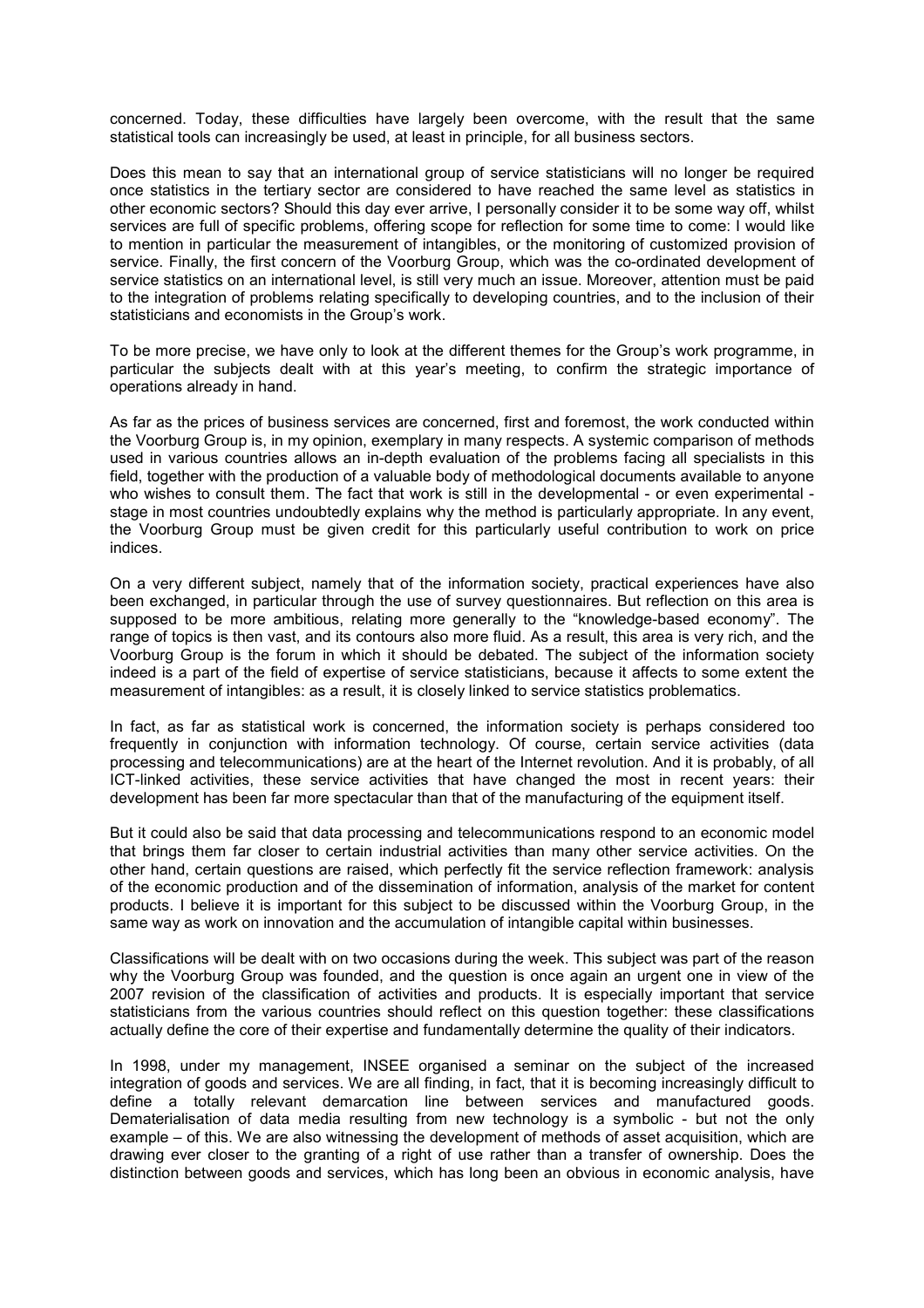any real meaning today? Should it continue to be at the heart of the hierarchy of our classifications and our economic indicators? Or should greater priority be given to other methods based, for example, on the main functions fulfilled by a business's production operations? The reactions of members of the Group to these questions will be very useful to us.

The question of the general structure of the classification is thus essential, and must be examined very closely, in my opinion, by service statisticians, concerned above all by the decisions that are to be taken. You may be well aware of the interest of French statisticians and economists in a summary classification which could actually be relevant to short-term and macro-economic studies. If this reflection is not undertaken on the basis of international reflection, it will not be possible to obtain a satisfactory solution *a posteriori*. Now reflection on the principles of future classifications of activities and products already seem to be well advanced and there appears to be little time left to discuss them.

Of course, a detailed breakdown of the classification must also continue to be studied with great care, especially in areas which are developing strongly, in which the founders of businesses are constantly devising new activities, in response to new needs or new opportunities. Whilst preserving the required stability, the classification of services must make it possible to preserve the necessary distinctions for the price collection and more generally for the observation of economic activities. The relevance of the headings will guarantee the quality of data produced; this will also allow a fruitful dialogue with our partners, since the classification will reflect a reality with which they are familiar.

To conclude this rapid overview, I would say that the programme of work which the Voorburg Group has drawn up for the 2002-2004 period seems to me to be well-balanced in its aspirations, combining practical aspects with considerations of a more general nature. It was moreover approved by the UNO statistics commission last March. The Group is neither a college of theoreticians, nor an authority which decides on implementation: this is the original feature of "city-groups", and it is this that gives their discussions great simplicity and freedom. Furthermore, this makes it possible to establish and maintain contact between people responsible for service statistics in the different countries: in this way, it allows to establish continued exchanges which are of benefit to everyone, stimulating initiatives by comparing experiences. This of course calls for personal commitment by the participants, and in particular I wish to congratulate those who, through their work and their reflections, are going to contribute to the sessions in this year's seminar.

To conclude, I would like to thank firstly the officers of the Voorburg Group and its chairman, Peter Boegh-Nielsen, for entrusting the organisation of this seminar to INSEE, and secondly the regional director, Bruno Trégouët, and all of his colleagues, who have put a lot of effort into the actual preparation work.

I hope you will enjoy fruitful working sessions and find some time for relaxation over the coming week.